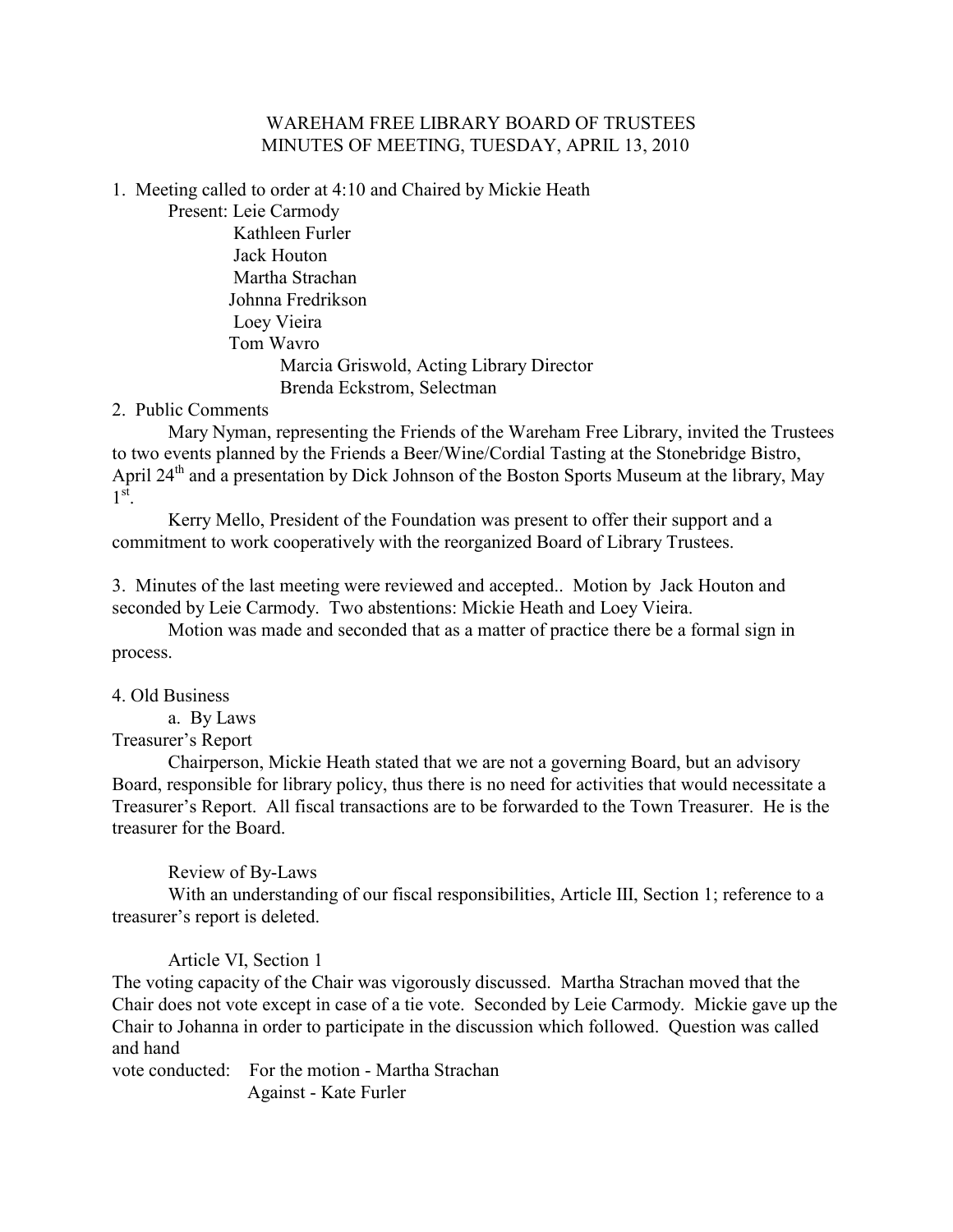Michie Heath Leie Carmody Tom Wavro Abstained - Loey Vieira Jack Houton

Without further discussion it was assumed that the draft of the revised by-laws could be forwarded to the Town Administrator and the Town Council for their review and comment. Kate Furler so moved, second by Jack Houton. No discussion, motion passed unanimously.

### b. Search for New Director

A committee of trustees with assistance from the Town Administrator unsuccessfully interviewed three candidates. After a general discussion with good imput the search for more applicants will be widened. employing a number of the resources available. The designated committee of the Trustees with work closely with the TA.

c. Public notification of Trustee meetings and agenda were properly posted.

d. Meeting with Foundation . Trustee will not meet with either the Foundation or the Friends until the proper memos of understanding have been negotiated between the Department Head and the groups. These understandings call for the goals of the department to coincide with those of the local group

### 5. New Business

a. Mandatory Ethics Training - Applicable to all Trustees. Library volunteers do not need to participate.

b. Review of meeting times, dates and frequency

Owing to the number of items and issues that need to be handled by the Trustees it was thought that to meet more often for a short period of time and to change our meeting time would be advantageous. Motion to that effect by Kate Furler to meet twice monthly for the next two months was seconded by Jack Houton. Jack also encouraged the assignment of Trustees to various committees in order to expedite our work.

Motion passed, all were in favor, except for Martha Strachan.

By consensus it was decided to meet on Tuesdays at 6:00 pm, in May on the  $11<sup>th</sup>$  and 25 and June on the  $8^{\text{th}}$  and  $22^{\text{nd}}$ ..

# c, Meeting with Town Administrator

Trustees decided to prepare an appropriate agenda, sending suggestions for the agenda to Johnna Fredrikson. Brenda Eckstrom suggested the importance of using the TA's time wisely and forming a sub-committee that would meet with him.

d. Trustees mailboxes